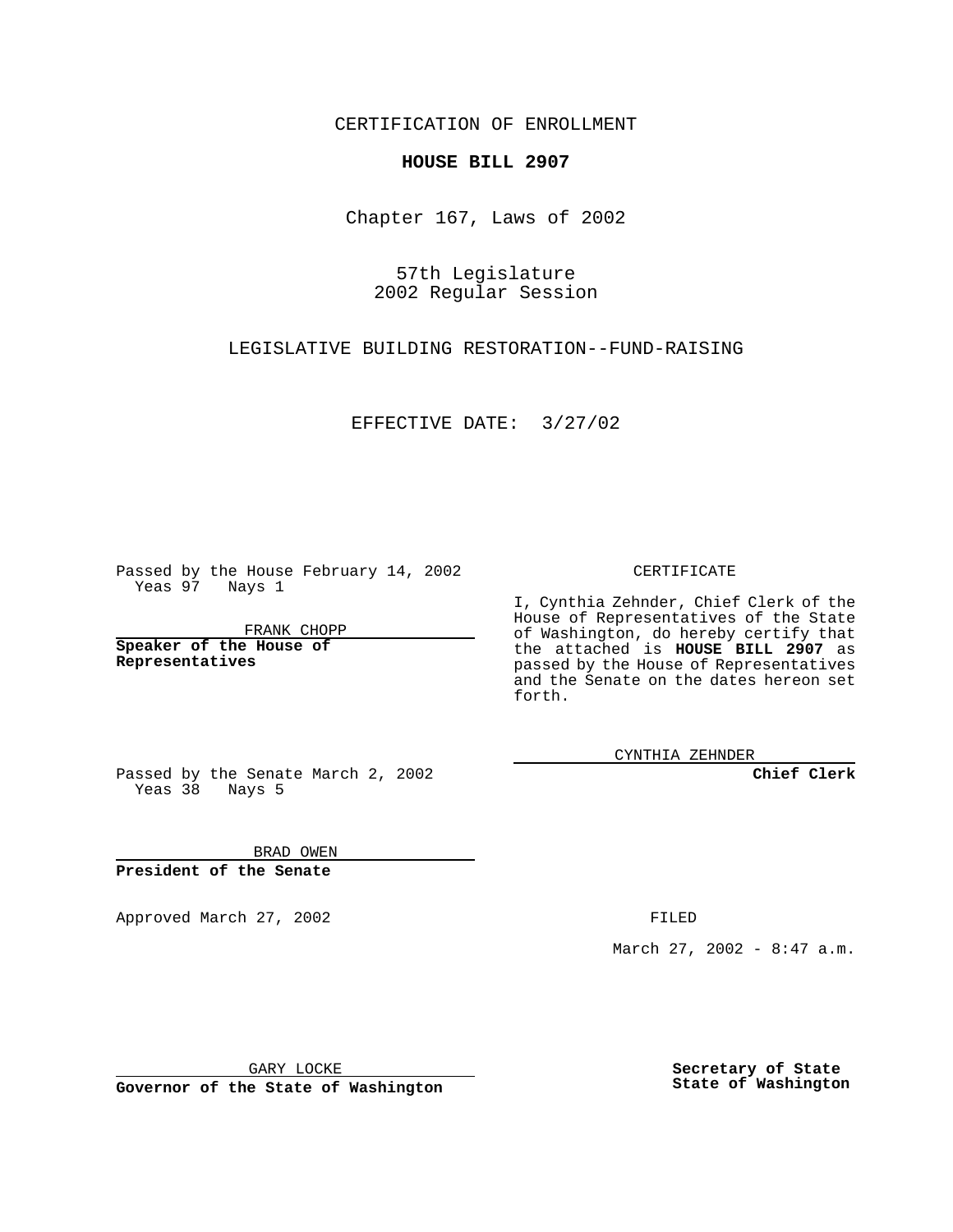## **HOUSE BILL 2907** \_\_\_\_\_\_\_\_\_\_\_\_\_\_\_\_\_\_\_\_\_\_\_\_\_\_\_\_\_\_\_\_\_\_\_\_\_\_\_\_\_\_\_\_\_\_\_

\_\_\_\_\_\_\_\_\_\_\_\_\_\_\_\_\_\_\_\_\_\_\_\_\_\_\_\_\_\_\_\_\_\_\_\_\_\_\_\_\_\_\_\_\_\_\_

Passed Legislature - 2002 Regular Session

**State of Washington 57th Legislature 2002 Regular Session By** Representatives Schoesler, Romero, Alexander, Murray, Ogden, Mitchell and Nixon

Read first time 02/05/2002. Referred to Committee on State Government.

 AN ACT Relating to fund-raising efforts for the state legislative building renovation project; amending RCW 42.52.800; adding a new section to chapter 27.48 RCW; creating a new section; and declaring an emergency.

BE IT ENACTED BY THE LEGISLATURE OF THE STATE OF WASHINGTON:

 NEW SECTION. **Sec. 1.** The legislature finds that the Washington state legislative building is an architecturally significant and irreplaceable building worthy of rehabilitation and enhancement. Not only is it a magnificent building, but it also reflects the essence of self-government and democracy in the state of Washington.

 The legislature further finds that the state legislative building is an important asset to the citizens of Washington state, allowing them to learn about state government, to research and track legislative activity, to meet with state officials, and to participate in government.

 The legislature further finds that a combination of public funds and private donations can involve the citizens of Washington state in the building's rehabilitation and enhancement by engaging the public in